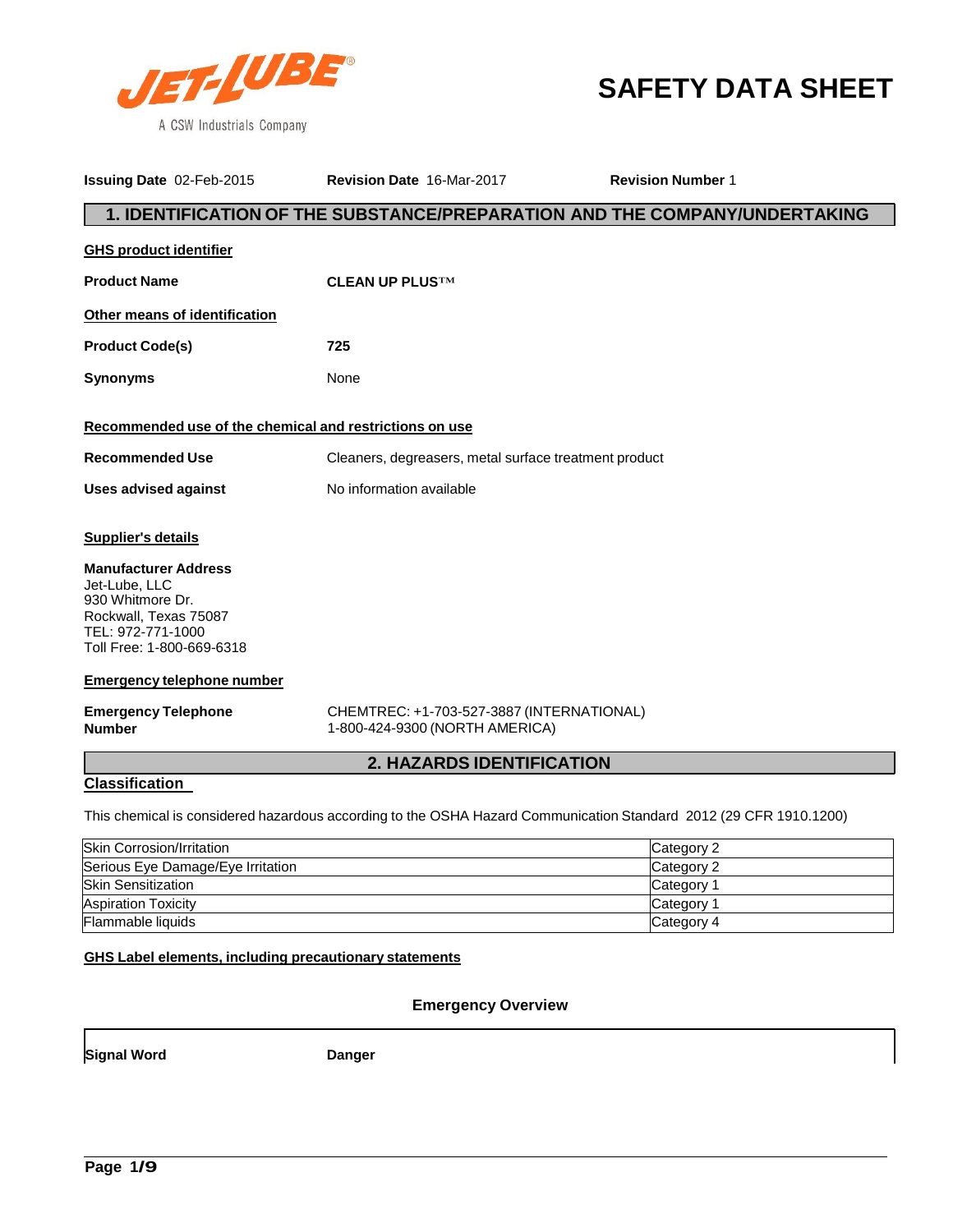### **Hazard Statements**

- Causes skin irritation • Causes serious eye irritation May cause an allergic skin reaction
- May be fatal if swallowed and enters airways

Combustible liquid.

•



**Appearance** Clear water white **Physical State** Liquid. **Odor** light citrus

### **Precautionary Statements**

- **Prevention**
- Wash face, hands and any exposed skin thoroughly after handling.
- Avoid breathing dust/fume/gas/mist/vapors/spray.
- Contaminated work clothing should not be allowed out of the workplace.
- Keep away from heat/sparks/open flames/hot surfaces No smoking.
- Wear protective gloves/protective clothing/eye protection/face protection.

#### **General Advice**

• Specific treatment (see supplemental first aid instructions on this label)

#### **Eyes**

• IF IN EYES: Rinse cautiously with water for several minutes. Remove contact lenses, if present and easy to do. Continue rinsing.

• If eye irritation persists: Get medical advice/attention.

### **Skin**

- IF ON SKIN: Wash with plenty of soap and water.
- Take off contaminated clothing and wash before reuse.
- If skin irritation or rash occurs: Get medical advice/attention.

#### **Ingestion**

- IF SWALLOWED: Immediately call a POISON CENTER or doctor/physician.
- Do NOT induce vomiting.

#### **Fire**

• In case of fire: Use CO2, dry chemical, or foam for extinction.

#### **Storage**

- Store locked up.
- Store in a well-ventilated place. Keep cool.

#### **Disposal**

• Dispose of contents/container to an approved waste disposal plant.

### **Hazard Not Otherwise Classified (HNOC)**

Not applicable

#### **Other information**

Toxic to aquatic life with long lasting effects

0% of the mixture consists of ingredient(s) of unknown toxicity.

## **3. COMPOSITION/INFORMATION ON INGREDIENTS**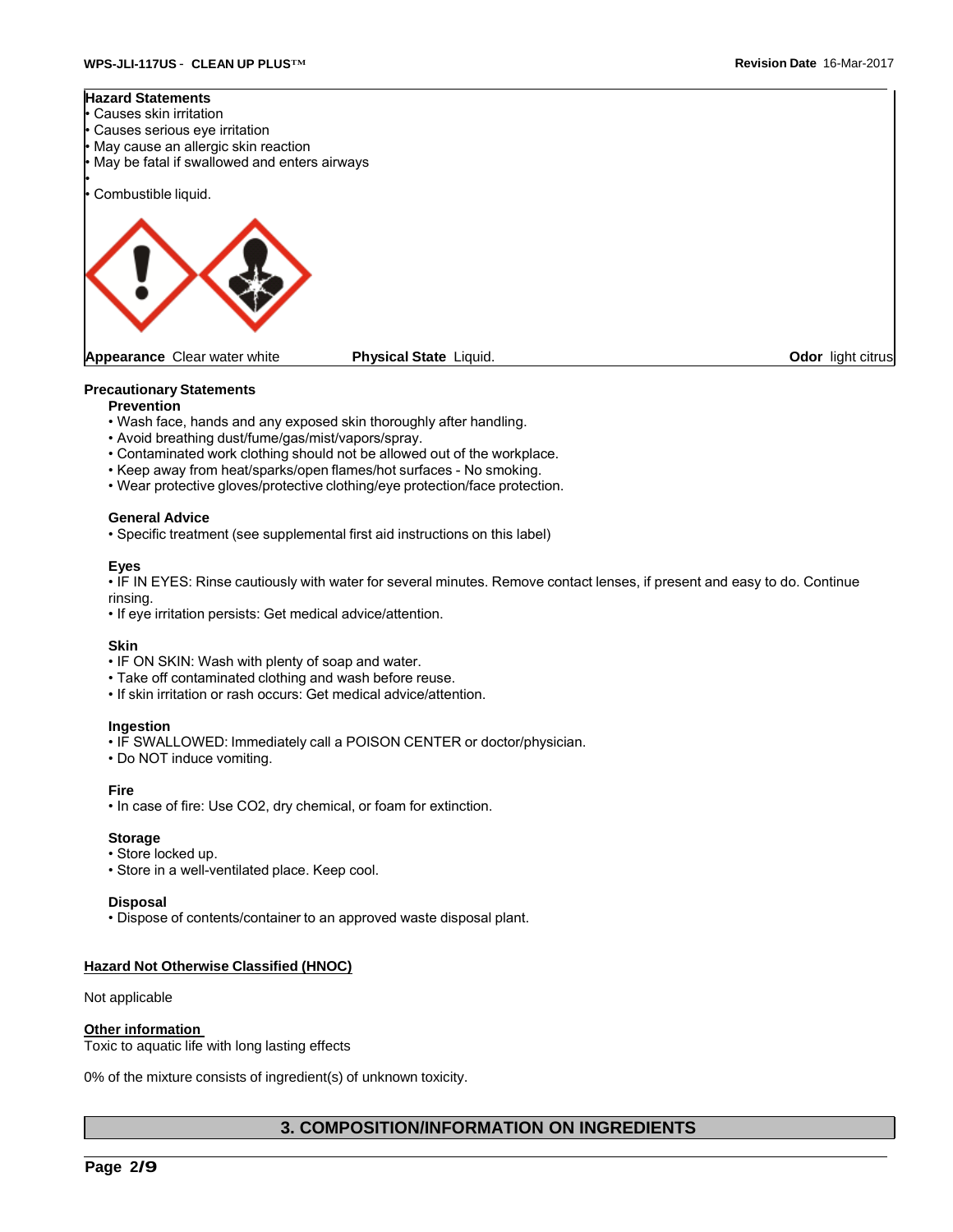| <b>Chemical Name</b>                                                                      | <b>CAS-No</b> | Weight % | <b>Trade secret</b> |
|-------------------------------------------------------------------------------------------|---------------|----------|---------------------|
| Petroleum distillates, hydrotreated light                                                 | 64742-47-8    | 75-85    |                     |
| Extract, orange, sweet                                                                    | 8028-48-6     | $5 - 15$ |                     |
| 2-Propanol, 1-(1-methyl-2-propoxyethoxy)-                                                 | 29911-27-1    | $5 - 15$ |                     |
| *The exect perceptions (conceptration) of composition has been withhold as a trade coaret |               |          |                     |

*\*The exact percentage (concentration) of composition has been withheld as a trade secret.*

## **4. FIRST AID MEASURES**

| Description of necessary first-aid measures        |                                                                                                                                                                                                                  |
|----------------------------------------------------|------------------------------------------------------------------------------------------------------------------------------------------------------------------------------------------------------------------|
| <b>Eve Contact</b>                                 | Rinse thoroughly with plenty of water, also under the eyelids. If symptoms persist, call a<br>physician.                                                                                                         |
| <b>Skin Contact</b>                                | May cause an allergic skin reaction. Wash off immediately with soap and plenty of water<br>removing all contaminated clothes and shoes. In the case of skin irritation or allergic<br>reactions see a physician. |
| <b>Inhalation</b>                                  | Move to fresh air.                                                                                                                                                                                               |
| Ingestion                                          | Do NOT induce vomiting. Drink plenty of water. Never give anything by mouth to an<br>unconscious person. Consult a physician if necessary Aspiration hazard if swallowed - can<br>enter lungs and cause damage.  |
| <b>Protection of First-aiders</b>                  | Use personal protective equipment. Avoid contact with skin, eyes and clothing.                                                                                                                                   |
| Most important symptoms/effects, acute and delayed |                                                                                                                                                                                                                  |
|                                                    | Most Important Symptoms/Effects Aspiration into lungs can produce severe lung damage Eye irritation/reactions. Skin<br>irritation May cause allergic skin reaction.                                              |
|                                                    | Indication of immediate medical attention and special treatment needed, if necessary                                                                                                                             |
| <b>Notes to Physician</b>                          | Treat symptomatically.                                                                                                                                                                                           |

## **5. FIRE-FIGHTING MEASURES**

#### **Suitable Extinguishing Media**

Use extinguishing measures that are appropriate to local circumstances and the surrounding environment. Move containers from fire area if you can do it without risk.

**Unsuitable Extinguishing Media** No information available.

#### **Specific Hazards Arising from the Chemical**

Combustible material. Vapors may travel to source of ignition and flash back.

**Explosion Data Sensitivity to Mechanical Impact None.** None. **Sensitivity to Static Discharge** Yes.

### **Protective Equipment and Precautions for Firefighters**

As in any fire, wear self-contained breathing apparatus pressure-demand, MSHA/NIOSH (approved or equivalent) and full protective gear.

## **6. ACCIDENTAL RELEASE MEASURES**

#### **Personal precautions, protective equipment and emergency procedures**

**Personal Precautions** Remove all sources of ignition. Avoid contact with skin, eyes and clothing. Use personal protective equipment. Ensure adequate ventilation.

**Environmental Precautions**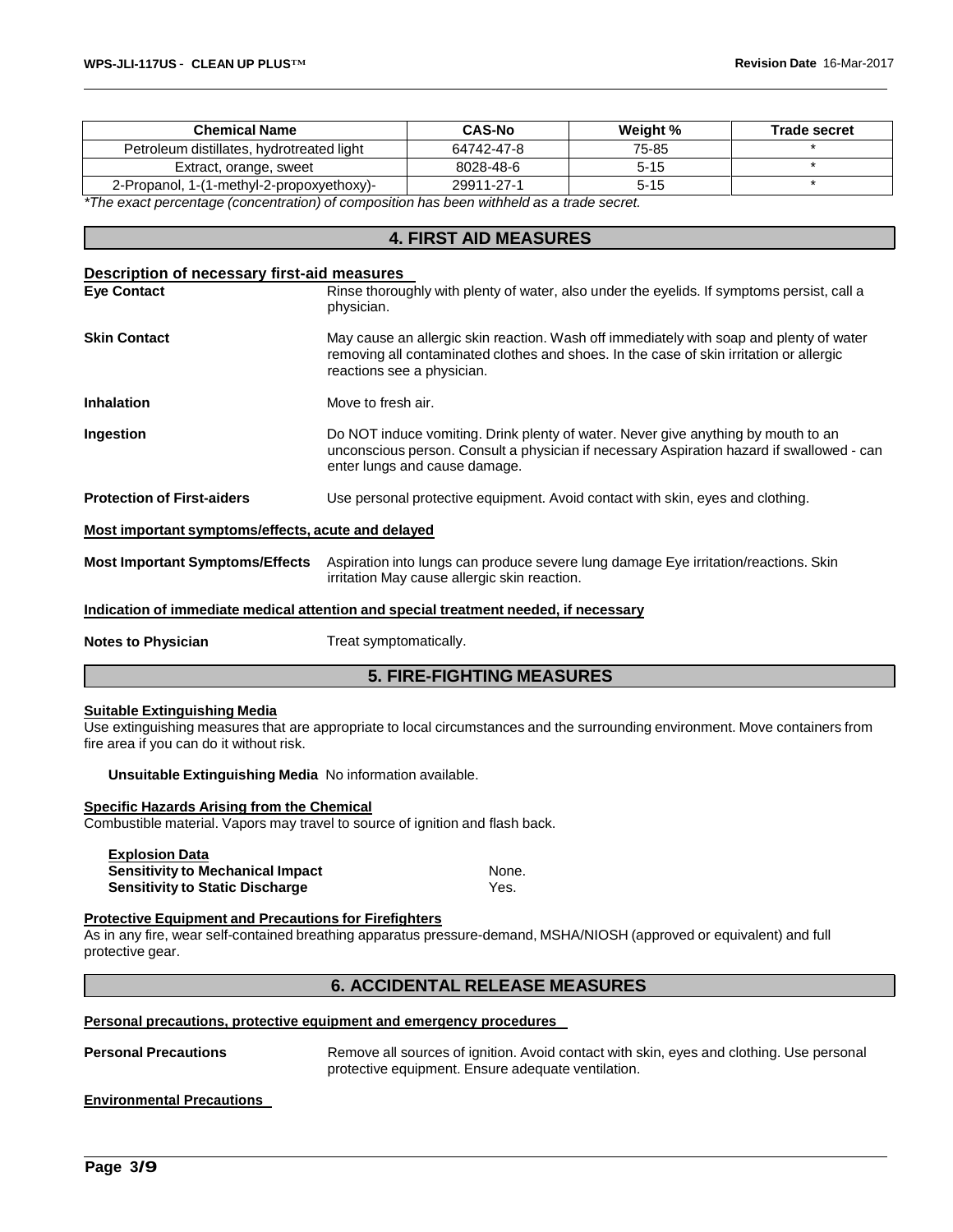| <b>Environmental Precautions</b>                             | Local authorities should be advised if significant spillages cannot be contained.                                                                                                                                                                                                                                                                                                                                                                        |
|--------------------------------------------------------------|----------------------------------------------------------------------------------------------------------------------------------------------------------------------------------------------------------------------------------------------------------------------------------------------------------------------------------------------------------------------------------------------------------------------------------------------------------|
| Methods and materials for containment and cleaning up        |                                                                                                                                                                                                                                                                                                                                                                                                                                                          |
| <b>Methods for Containment</b>                               | Prevent further leakage or spillage if safe to do so. Dike to collect large liquid spills.                                                                                                                                                                                                                                                                                                                                                               |
| <b>Methods for Cleaning Up</b>                               | Soak up with inert absorbent material. Pick up and transfer to properly labeled containers.                                                                                                                                                                                                                                                                                                                                                              |
|                                                              | 7. HANDLING AND STORAGE                                                                                                                                                                                                                                                                                                                                                                                                                                  |
| <b>Precautions for safe handling</b>                         |                                                                                                                                                                                                                                                                                                                                                                                                                                                          |
| <b>Handling</b>                                              | Remove all sources of ignition. Handle in accordance with good industrial hygiene and<br>safety practice. Use only in area provided with appropriate exhaust ventilation. In case of<br>insufficient ventilation, wear suitable respiratory equipment. Avoid contact with skin, eyes<br>and clothing. Wear personal protective equipment. Do not take internally. Do not eat, drink<br>or smoke when using this product. Wash thoroughly after handling. |
| Conditions for safe storage, including any incompatibilities |                                                                                                                                                                                                                                                                                                                                                                                                                                                          |
| <b>Storage</b>                                               | Keep container tightly closed in a dry and well-ventilated place. Keep in properly labeled<br>containers. Keep away from incompatible materials.                                                                                                                                                                                                                                                                                                         |
| <b>Incompatible Products</b>                                 | Strong oxidizing agents.                                                                                                                                                                                                                                                                                                                                                                                                                                 |

## **8. EXPOSURE CONTROLS / PERSONAL PROTECTION**

## **Control parameters**

## **Exposure Guidelines**

**Engineering Measures** 

| <b>Chemical Name</b>                                    | <b>ACGIH TLV</b>                                                      | <b>OSHA PEL</b>                          | <b>NIOSH IDLH</b> |
|---------------------------------------------------------|-----------------------------------------------------------------------|------------------------------------------|-------------------|
| Petroleum distillates, hydrotreated light<br>64742-47-8 | TWA: $5 \text{ mg/m}^3$<br>STEL: $10 \text{ mg/m}^3$<br>(as oil mist) | TWA: $5 \text{ mg/m}^3$<br>(as oil mist) |                   |

## **Appropriate engineering controls**

| Showers                    |
|----------------------------|
| Eyewash stations           |
| <b>Ventilation systems</b> |

## **Individual protection measures, such as personal protective equipment**

| <b>Eye/Face Protection</b><br><b>Skin and Body Protection</b> | Safety glasses with side-shields.<br>Long sleeved clothing. Protective gloves. Please observe the instructions regarding<br>permeability and breakthrough time which are provided by the supplier of the gloves. Also<br>take into consideration the specific local conditions under which the product is used, such<br>as the danger of cuts, abrasion. |
|---------------------------------------------------------------|----------------------------------------------------------------------------------------------------------------------------------------------------------------------------------------------------------------------------------------------------------------------------------------------------------------------------------------------------------|
| <b>Respiratory Protection</b>                                 | No protective equipment is needed under normal use conditions. If exposure limits are<br>exceeded or irritation is experienced, NIOSH/MSHA approved respiratory protection should<br>be worn.                                                                                                                                                            |
| <b>Hygiene Measures</b>                                       | Handle in accordance with good industrial hygiene and safety practice.                                                                                                                                                                                                                                                                                   |

## **9. PHYSICAL AND CHEMICAL PROPERTIES**

**Information on basic physical and chemical properties**

| <b>Physical State</b> | Liauid       | Appearance            | Clear water white        |
|-----------------------|--------------|-----------------------|--------------------------|
| Odor                  | light citrus | <b>Odor Threshold</b> | No information available |
| <b>Property</b>       | Values       | Remarks/ - Method     |                          |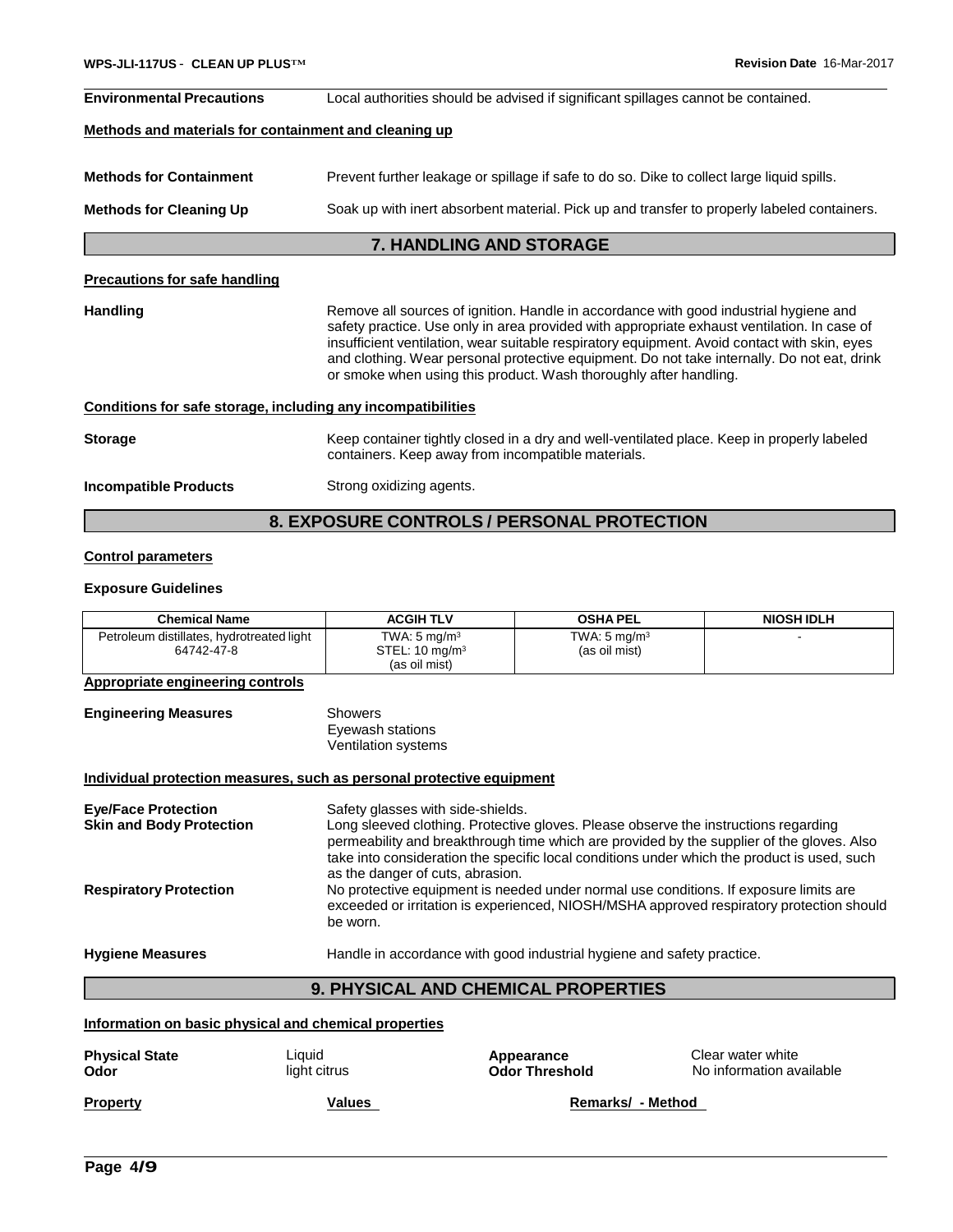| рH                                                      | Neutral                       | None known |
|---------------------------------------------------------|-------------------------------|------------|
| <b>Melting Point/Range</b>                              | $-50 °C$                      | None known |
| <b>Boiling Point/Boiling Range</b>                      | >166 °C                       | None known |
| <b>Flash Point</b>                                      | $>78$ °C                      | None known |
| <b>Evaporation rate</b>                                 | No data available             | None known |
| Flammability (solid, gas)                               | No data available             | None known |
| <b>Flammability Limits in Air</b>                       |                               |            |
| upper flammability limit                                | No data available             |            |
| lower flammability limit                                | No data available             |            |
| <b>Vapor Pressure</b>                                   | No data available             | None known |
| <b>Vapor Density</b>                                    | No data available             | None known |
| <b>Specific Gravity</b>                                 | 0.81                          | None known |
| <b>Water Solubility</b>                                 | Negligible                    | None known |
| Solubility in other solvents                            | Completely soluble.           | None known |
| Partition coefficient: n-octanol/waterNo data available |                               | None known |
| <b>Autoignition Temperature</b>                         | No data available             | None known |
| <b>Decomposition Temperature</b>                        | No data available             | None known |
| <b>Viscosity</b>                                        | $< 1.9$ cSt (@ 40°C)          | None known |
| <b>Flammable Properties</b>                             | Not flammable                 |            |
| <b>Explosive Properties</b>                             | No data available             |            |
| <b>Oxidizing Properties</b>                             | No data available             |            |
| Other information                                       |                               |            |
| <b>VOC Content (%)</b><br>VOC (g/l)                     | No data available<br>9.8% Max |            |

## **10. STABILITY AND REACTIVITY**

### **Reactivity**

No data available.

#### **Chemical stability**

Stable under recommended storage conditions.

## **Possibility of hazardous reactions**

None under normal processing.

#### **Hazardous Polymerization**

Hazardous polymerization does not occur.

## **Conditions to avoid**

Heat, flames and sparks. Incompatible products.

#### **Incompatible materials**

Strong oxidizing agents.

#### **Hazardous decomposition products**

None under normal use.

## **11. TOXICOLOGICAL INFORMATION**

### **Information on likely routes of exposure**

**Product Information**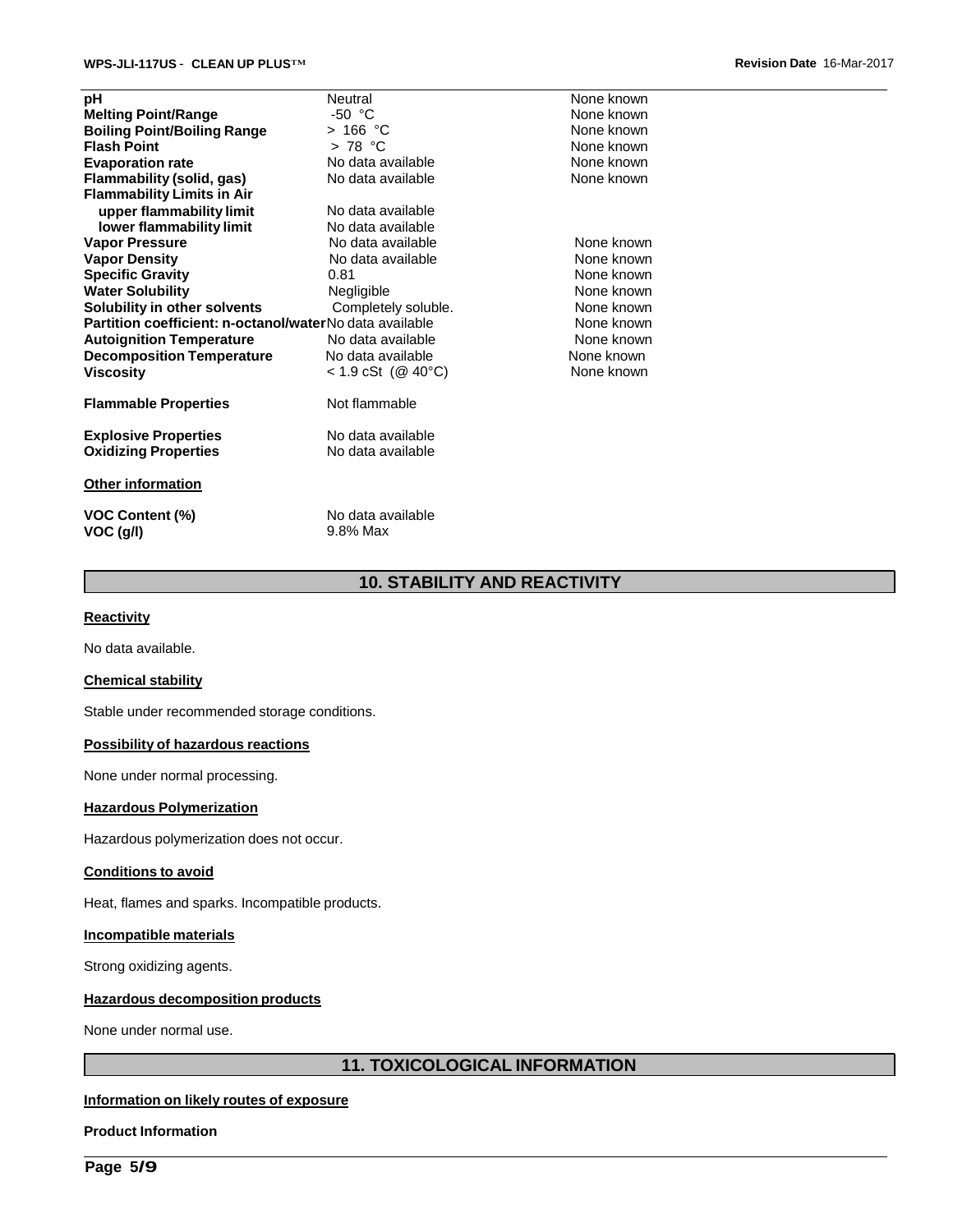| <b>Inhalation</b>   | Vapors may irritate throat and respiratory system.       |
|---------------------|----------------------------------------------------------|
| <b>Eye Contact</b>  | Causes serious eye irritation.                           |
| <b>Skin Contact</b> | Causes skin irritation. May cause allergic skin reaction |
| <b>Ingestion</b>    | Potential for aspiration if swallowed.                   |

| <b>Chemical Name</b>                         | LD50 Oral               | <b>LD50 Dermal</b>      | <b>LC50 Inhalation</b> |
|----------------------------------------------|-------------------------|-------------------------|------------------------|
| Petroleum distillates, hydrotreated<br>liaht | $>$ 5000 mg/kg (Rat)    | $>$ 2000 mg/kg (Rabbit) | > 5.2 mg/L (Rat)4 h    |
| 2-Propanol,<br>1-(1-methyl-2-propoxyethoxy)- | $= 1620 \mu L/kg$ (Rat) | $=$ 5660 µL/kg (Rabbit) |                        |

#### **Symptoms related to the physical, chemical and toxicological characteristics**

| <b>Symptoms</b>                                  | No information available.                                                                                             |
|--------------------------------------------------|-----------------------------------------------------------------------------------------------------------------------|
|                                                  | Delayed and immediate effects and also chronic effects from short and long term exposure                              |
| <b>Sensitization</b><br><b>Mutagenic Effects</b> | May cause sensitization of susceptible persons. May cause sensitization by skin contact.<br>No information available. |
| Carcinogenicity                                  | Contains no ingredients above reportable quantities listed as a carcinogen.                                           |
| <b>Reproductive Toxicity</b>                     | No information available.                                                                                             |
| <b>STOT - single exposure</b>                    | No information available.                                                                                             |
| <b>STOT - repeated exposure</b>                  | No information available.                                                                                             |
| <b>Aspiration Hazard</b>                         | May be fatal if swallowed and enters airways                                                                          |
| Numerical measures of toxicity - Product         |                                                                                                                       |
| <b>Acute Toxicity</b>                            | 0% of the mixture consists of ingredient(s) of unknown toxicity.                                                      |
|                                                  | The following values are calculated based on chapter 3.1 of the GHS document:                                         |
| LD50 Oral                                        | 15680971                                                                                                              |
| <b>LD50 Dermal</b>                               | 54786602                                                                                                              |
| <b>Inhalation</b>                                |                                                                                                                       |
| dust/mist                                        | 14.6 mg/L; Acute toxicity estimate                                                                                    |

## **12. ECOLOGICAL INFORMATION**

## **Ecotoxicity**

Toxic to aquatic life with long lasting effects.

| <b>Chemical Name</b>   | <b>Toxicity to Algae</b> | <b>Toxicity to Fish</b>              | <b>Toxicity to</b><br><b>Microorganisms</b> | Daphnia Magna (Water<br>Flea) |
|------------------------|--------------------------|--------------------------------------|---------------------------------------------|-------------------------------|
| Petroleum distillates, |                          | LC50 96 h: = $45 \text{ mg/L}$ flow- |                                             | LC50 96 h: = 4720 mg/L        |
| hydrotreated light     |                          | through (Pimephales                  |                                             | (Den-dronereides              |
| 64742-47-8             |                          | promelas) LC50 96 h: = $2.2$         |                                             | heteropoda)                   |
|                        |                          | mg/L static (Lepomis                 |                                             |                               |
|                        |                          | macrochirus) LC50 96 h: $=$          |                                             |                               |
|                        |                          | 2.4 mg/L static                      |                                             |                               |
|                        |                          | (Oncorhynchus mykiss)                |                                             |                               |

## **Persistence and Degradability** No information available.

**Bioaccumulation** No information available.

#### **Other Adverse Effects**

No information available.

## **13. DISPOSAL CONSIDERATIONS**

**Waste Disposal Methods** Dispose of in accordance with federal, state, and local regulations

**Contaminated Packaging Do not re-use empty containers.**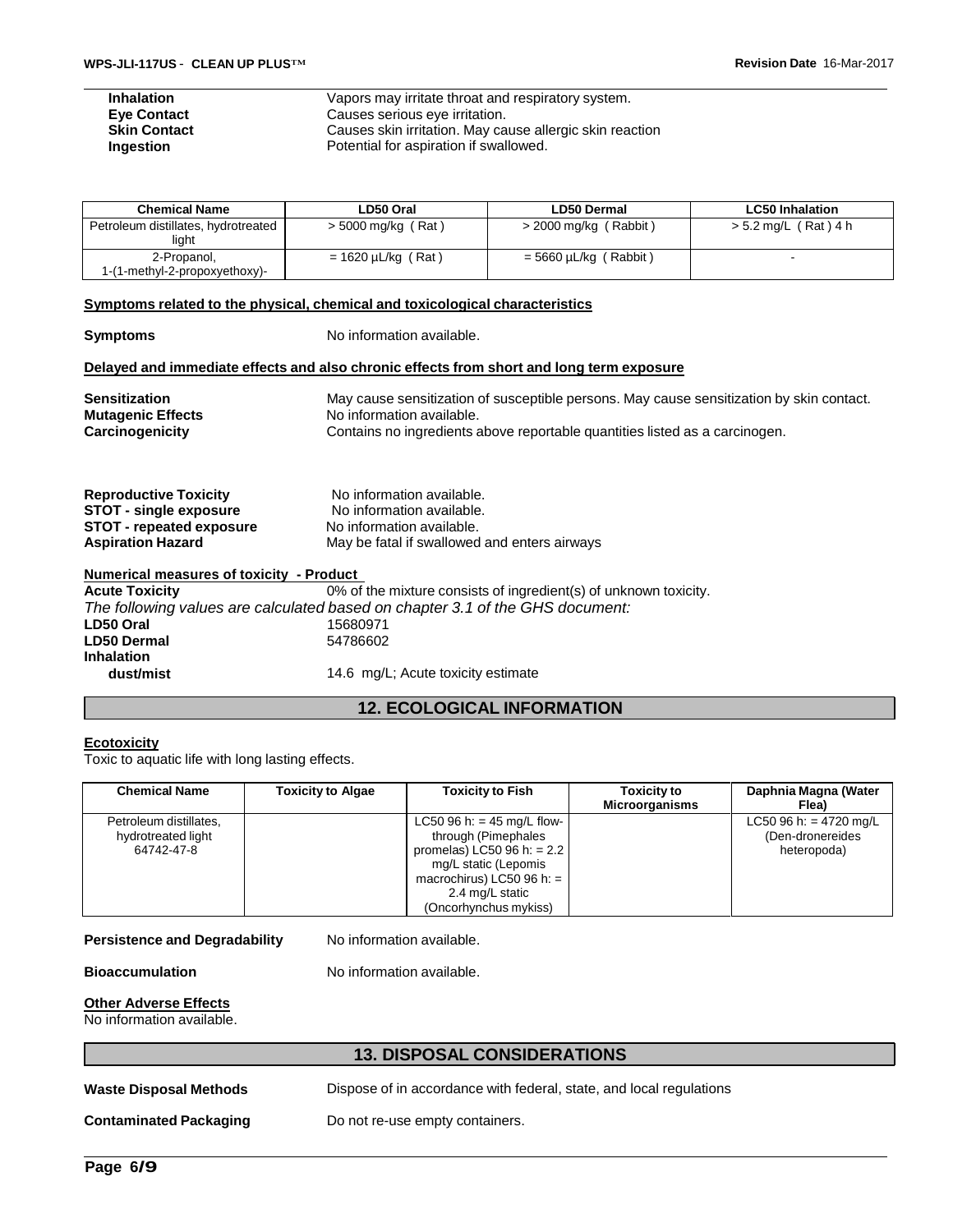# **14. TRANSPORT INFORMATION**

| <b>DOT</b>                                                                                                                                                                                                                  | Not regulated                                                                                                                                                                                                |
|-----------------------------------------------------------------------------------------------------------------------------------------------------------------------------------------------------------------------------|--------------------------------------------------------------------------------------------------------------------------------------------------------------------------------------------------------------|
| TDG.<br>UN-Number<br><b>Proper Shipping Name</b><br><b>Hazard Class</b><br><b>Packing Group</b><br><b>Description</b>                                                                                                       | <b>UN3082</b><br>Environmentally hazardous substance, liquid, n.o.s.<br>9<br>Ш<br>UN3082, Environmentally hazardous substance, liquid, n.o.s. (Extract, orange, sweet), 9, Ill                               |
| <b>MEX</b><br><b>UN-Number</b><br><b>Proper Shipping Name</b><br><b>Hazard Class</b><br><b>Packing Group</b><br><b>Description</b>                                                                                          | <b>UN3082</b><br>Environmentally hazardous substance, liquid, n.o.s.<br>9<br>III<br>UN3082, Environmentally hazardous substance, liquid, n.o.s. (Extract, orange, sweet), 9, Ill                             |
| <b>ICAO</b><br><b>UN-Number</b><br>Proper shipping name<br><b>Hazard Class</b><br><b>Packing Group</b><br><b>Description</b>                                                                                                | <b>UN3082</b><br>Environmentally hazardous substance, liquid, n.o.s.<br>9<br>Ш<br>UN3082, Environmentally hazardous substance, liquid, n.o.s., 9, III                                                        |
| IATA<br><b>UN-Number</b><br><b>Proper Shipping Name</b><br><b>Hazard Class</b><br><b>Packing Group</b><br><b>ERG Code</b><br><b>Description</b>                                                                             | <b>UN3082</b><br>Environmentally hazardous substance, liquid, n.o.s.<br>9<br>Ш<br>9L<br>UN3082, Environmentally hazardous substance, liquid, n.o.s. (Extract, orange, sweet), 9, Ill                         |
| <b>IMDG/IMO</b><br><b>UN-Number</b><br><b>Proper Shipping Name</b><br><b>Hazard Class</b><br><b>Packing Group</b><br>EmS No.<br><b>Description</b>                                                                          | <b>UN3082</b><br>Environmentally hazardous substance, liquid, n.o.s.<br>9<br>Ш<br>F-A, S-F<br>UN3082, Environmentally hazardous substance, liquid, n.o.s. (Extract, orange, sweet), 9, Ill                   |
| <b>RID</b><br><b>UN-Number</b><br><b>Proper Shipping Name</b><br><b>Hazard Class</b><br><b>Packing Group</b><br><b>Classification Code</b><br><b>Description</b>                                                            | <b>UN3082</b><br>Environmentally hazardous substance, liquid, n.o.s.<br>9<br>Ш<br>M6<br>UN3082, Environmentally hazardous substance, liquid, n.o.s. (Extract, orange, sweet), 9, Ill                         |
| <b>ADR</b><br><b>UN-Number</b><br><b>Proper Shipping Name</b><br><b>Hazard Class</b><br><b>Packing Group</b><br><b>Classification Code</b><br><b>Tunnel Restriction Code</b><br><b>Description</b><br><b>ADR/RID-Labels</b> | <b>UN3082</b><br>Environmentally hazardous substance, liquid, n.o.s.<br>9<br>III<br>M6<br>(E)<br>UN3082, Environmentally hazardous substance, liquid, n.o.s. (Extract, orange, sweet), 9,<br>III, $(E)$<br>9 |
| <b>ADN</b><br><b>Proper Shipping Name</b>                                                                                                                                                                                   | Environmentally hazardous substance, liquid, n.o.s.                                                                                                                                                          |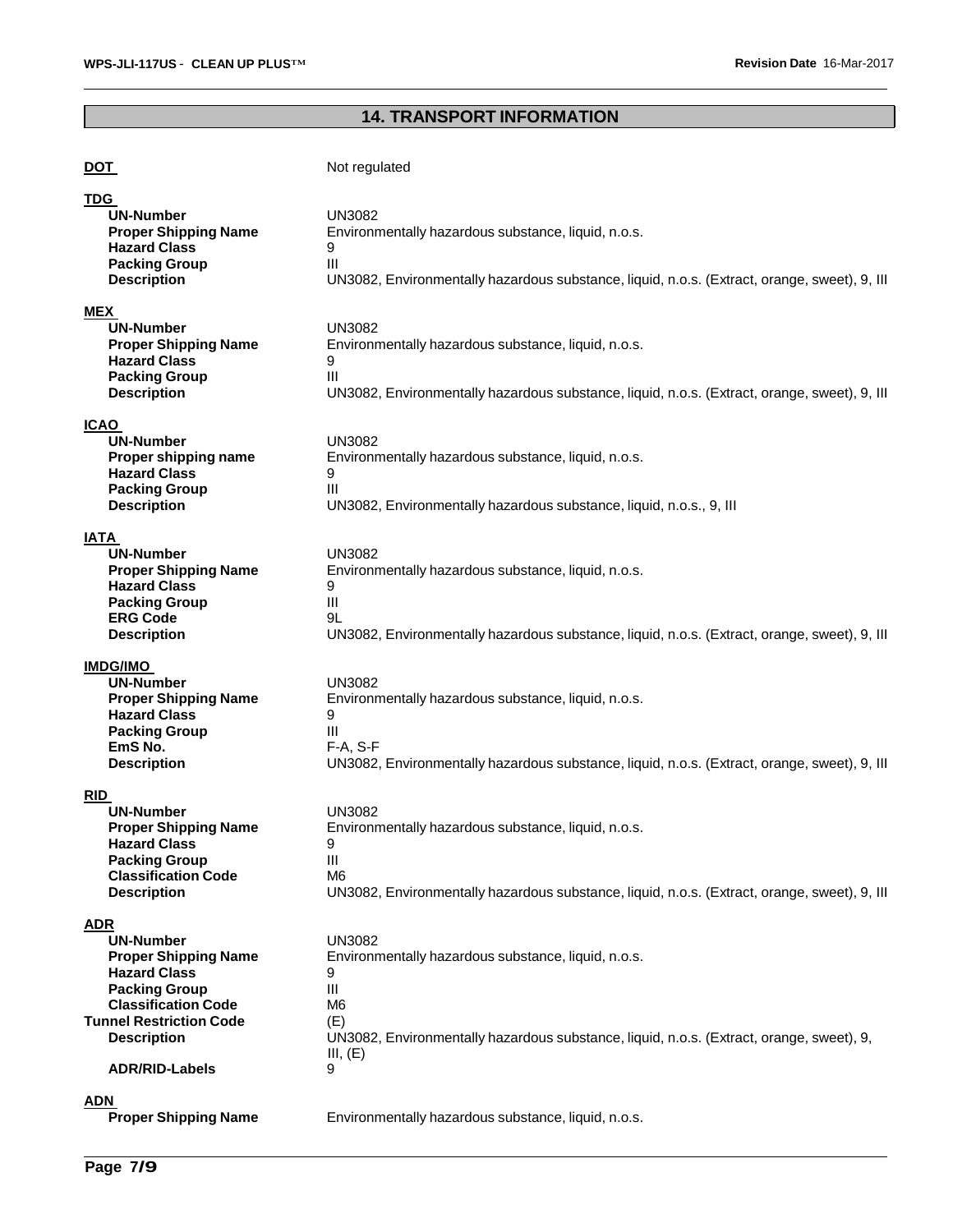| <b>Hazard Class</b>        |                                                                                              |
|----------------------------|----------------------------------------------------------------------------------------------|
| <b>Packing Group</b>       | Ш                                                                                            |
| <b>Classification Code</b> | M6                                                                                           |
| <b>Special Provisions</b>  | 274, 335, 601                                                                                |
| <b>Description</b>         | UN3082, Environmentally hazardous substance, liquid, n.o.s. (Extract, orange, sweet), 9, Ill |
| <b>Limited Quantity</b>    | 5 L                                                                                          |
|                            |                                                                                              |

## **15. REGULATORY INFORMATION**

#### **International Inventories**

#### **Legend**

**TSCA** - United States Toxic Substances Control Act Section 8(b) Inventory **DSL/NDSL** - Canadian Domestic Substances List/Non-Domestic Substances List

#### **U.S. Federal Regulations**

Section 313 of Title III of the Superfund Amendments and Reauthorization Act of 1986 (SARA). This product does not contain any chemicals which are subject to the reporting requirements of the Act and Title 40 of the Code of Federal Regulations, Part 372.

#### **SARA 311/312 Hazard Categories**

| <b>Acute Health Hazard</b>               | Yes. |
|------------------------------------------|------|
| <b>Chronic Health Hazard</b>             | N٥   |
| <b>Fire Hazard</b>                       | Yes  |
| <b>Sudden Release of Pressure Hazard</b> | N٥   |
| <b>Reactive Hazard</b>                   | N٥   |

#### **Clean Water Act**

This product does not contain any substances regulated as pollutants pursuant to the Clean Water Act (40 CFR 122.21 and 40 CFR 122.42).

### **CERCLA**

This material, as supplied, does not contain any substances regulated as hazardous substances under the Comprehensive Environmental Response Compensation and Liability Act (CERCLA) (40 CFR 302) or the Superfund Amendments and Reauthorization Act (SARA) (40 CFR 355). There may be specific reporting requirements at the local, regional, or state level pertaining to releases of this material.

### **U.S. State Regulations**

### **California Proposition 65**

This product does not contain any Proposition 65 chemicals.

### **U.S. State Right-to-Know Regulations**

This product does not contain any substances regulated by state right-to-know regulations.

#### **U.S. EPA Label Information**

## **EPA Pesticide Registration Number** Not applicable

| <b>16. OTHER INFORMATION</b> |                        |                                                                             |                          |                                           |  |  |  |  |
|------------------------------|------------------------|-----------------------------------------------------------------------------|--------------------------|-------------------------------------------|--|--|--|--|
| <b>NFPA</b>                  | <b>Health Hazard 2</b> | <b>Flammability 2</b>                                                       | Instability 0            | <b>Physical and Chemical</b><br>Hazards - |  |  |  |  |
| <b>HMIS</b>                  | <b>Health Hazard 2</b> | <b>Flammability 2</b>                                                       | <b>Physical Hazard 0</b> | <b>Personal Protection X</b>              |  |  |  |  |
| <b>Prepared By</b>           | 1-800-572-6501         | <b>Product Stewardship</b><br>23 British American Blvd.<br>Latham, NY 12110 |                          |                                           |  |  |  |  |
| <b>Issuing Date</b>          | 02-Feb-2015            |                                                                             |                          |                                           |  |  |  |  |
| <b>Revision Date</b>         | 16-Mar-2017            |                                                                             |                          |                                           |  |  |  |  |
| <b>Revision Note</b>         |                        | Updated company information                                                 |                          |                                           |  |  |  |  |
|                              |                        |                                                                             |                          |                                           |  |  |  |  |